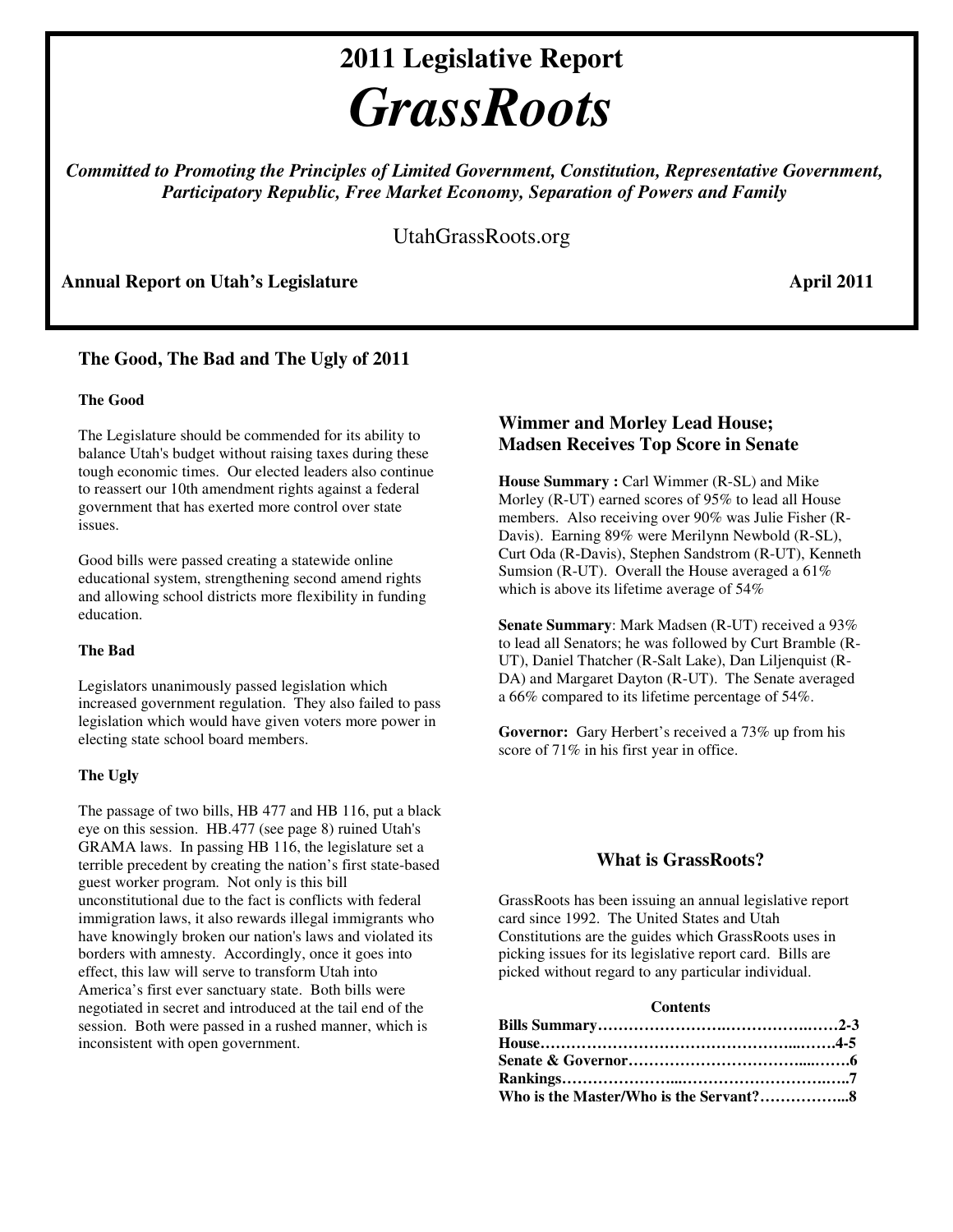**Analysis of Bills for 2011** 

**Bills are listed by number with house bills listed first. The sponsor of the bill is in parentheses. The tally on bills from each house is listed by Yeas, Nays and those Absent or Not Voting. Text of all bills can be found at www.le.state.ut.us.** 

**A) H.B. 75 (C. Oda)** Prior to the passage of HB 75, an individual could not carry a gun within 1,000 feet of a school. This bill protects our second amendment righs by removing this limit. The second amendment states, "the right of the People to keep and bear arms shall not be infringed." **GrassRoots approves of YES vote. Passed the House (58-15-2); Senate (19-8-2) and was signed into law by the Governor.** 

**B) H.B. 76 (K. Ivory)** Creates a Federalism Subcommittee within the Constitutional Defense Council to review how federal law impacts Utah, discuss challenging certain federal rulings and prepare a defense plan against further federal intervention into the state. It also creates a defense fund as Utah challenges the recently passed federal health care bill. This bill is a first step in preserving our 10<sup>th</sup> amendment rights. **GrassRoots approves of a YES vote. Passed the House (58-11-6); Senate (25-2-2) and was signed into law by the Governor.** 

**C) H.B. 89 (P. Arent)** Would have made it illegal to smoke in a car while a child is present. A parent has the primary responsibility for raising their children. This bill infringes on parental rights for doing a legal activity. While GrassRoots hopes parents will not smoke while their children are present, this is not a proper role of government. **GrassRoots approves of a NO vote. Passed the House (39-35-1) but did not come up for a vote in the Senate.** 

**D) H.B. 116 (Wright)** Creates a guest worker program in the state of Utah for which only illegal immigrants are eligible. Anyone who has entered the country illegally would be able to benefit from their breaking of federal law by being able to remain in the state and work legally. GrassRoots opposes, as a matter of principle, any law which grants amnesty to illegal immigrants as this does. This bill conflicts with federal law, and based upon the supremacy clause in the US Constitution is unconstitutional. **GrassRoots approves of NO vote. Passed the House (41-32-2); Senate (21-7-1) and was signed into law by the Governor.** 

**E) HB. 138 (K. Ivory)** Requires certain state agencies to report money received from the federal government and create a plan for reduced federal funding. The federal government is trillions of dollars in debt, and federal spending needs to be cut. In addition, federal money received by the state often comes with strings attached which cost the state additional money to fund. This bill is a beginning to what GrassRoots hopes will be an end to federal funding with its unfunded mandates on the citizens of this state. **GrassRoots approves of a YES vote. Passed the House (59-9-7); Senate (25-0-4) and was signed into law by the Governor.** 

**F) H.B. 183 (K. Grover)** Prohibits a local school board from granting paid leave for employee association or union duties. Our tax dollars should be used judiciously. Tax dollars directed towards education should be spent educating our children and not for union activities which often conflict with the best interest of our children. **GrassRoots approves of a YES vote. Passed the House (42-28-5); Senate (20-7-2); and was signed into law by the Governor.** 

**G) H.B. 191 (C. Wimmer)** Would have required a student to prove that their parents or legal guardians have paid Utah income taxes during the prior three years to qualify for instate tuition at our colleges or universities. Current law allows children of illegal immigrants to benefit from their illegal actions by receiving instate tuition. Those who violate our laws should not benefit from their actions. **GrassRoots approves of a YES vote. Passed the House (44-28-3) but did not come up for a vote in the Senate.** 

**H) H.B. 199 (J. Bird)** Allows school districts to raise additional funds for transportation by selling advertising on school buses. If school districts could raise additional money by businesses voluntarily advertising on their buses as opposed to citizens involuntarily being taxed, then that would be a good policy change. **GrassRoots approves of a YES vote. Passed the House (42-30-3); Senate (18-7-4) and was signed into law by the Governor.** 

**I) H.B. 220 (M. Morley)** Requires public schools to teach that the United States' form of government is a compound constitutional republic. Our Constitutional form of government is the best form of government known to man, and it is vital that our children understand this fact. **GrassRoots approves of a YES vote. Passed the House (54-14-7); Senate (27-0-2) and was signed into law by the Governor.** 

**J) H.B. 243 (M. Morley)** Enlarges government by requiring licensure for recreational massage therapists. GrassRoots believes that the business industry should be allowed to govern itself; unless its actions will affect the God given rights of our citizens. Recreational massage does not fit into this category. **GrassRoots approves of a NO vote. Passed the House (71-0-4); Senate (25-0-4) and was signed into law by the Governor.** 

**K) H.B. 249 (C. Herrod)** Recognizes the right of individuals to grow food for personal use or for their family without being subject to local, state or federal regulation unless the food poses a health risk. Recent federal legislation has put this right at risk. Government has many important functions, but regulating what you grow in your garden is not one of them. **GrassRoots approves of a YES vote. Passed the House (49-15-11) but did not come up for a vote in the Senate.**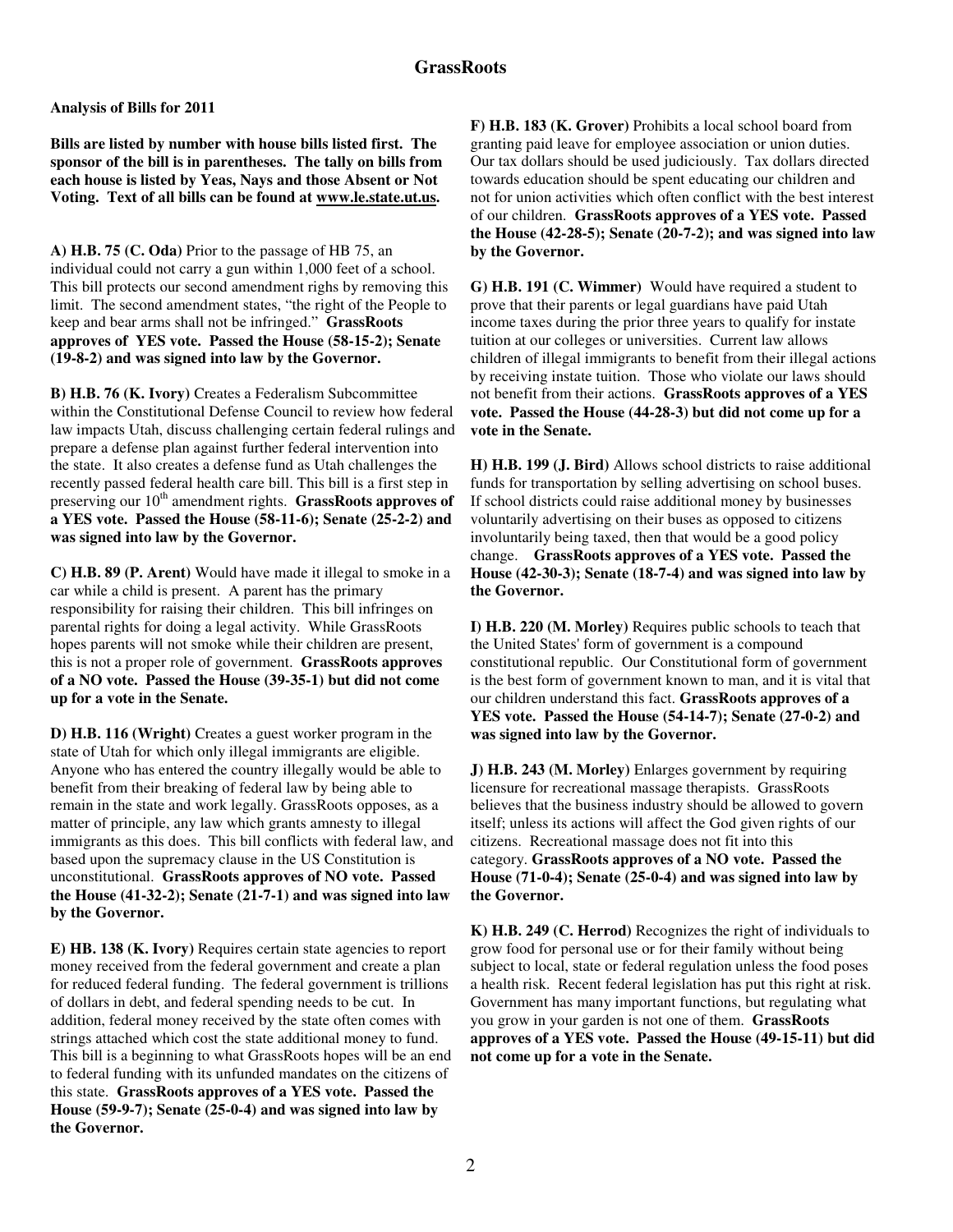**L) H.B. 317 (B. Galvez)** Recognizes gold and silver coins issued by the federal government as legal tender. By printing trillions of dollars out of thin air, the Federal Reserve has significantly devalued the value of our paper currency. This bill allows citizens to protect their hard-earned wealth from further devaluation. **GrassRoots approves of a YES vote. Passed the House (47-26-2); Senate (17-7-5) and was signed into law by the Governor.** 

**M) H.B. 353 (C. Wimmer)** Provides that a health care provider may on moral or religious grounds refuse to perform or in any way participate in an abortion. It also extends these same rights to health care facilities. One of the proper roles of government is to protect life and preserve religious freedom. This bill does both. **GrassRoots approves of a YES vote. Passed the House (54-13-8); Senate (23-6-0) and was signed into law by the Governor.** 

**N) H.B. 354 (C. Wimmer)** Limits the type of abortion coverage that may be offered in a health benefit plan, on the state health insurance exchange, or on a federally mandated health insurance exchange. As noted in our write up of H.B. 353 one of the proper roles of government is the protection of life. It is inappropriate for government to aid in any manner the taking of innocent life. **GrassRoots approves of a YES vote. Passed the House (59-12-4); Senate (24-4-1) and was signed into law by the Governor.** 

**O) H.B. 477 (J. Dougall)** Amends the current GRAMA law to exclude emails, text messages, instant message and voice messages. This bill also allowed government entities to charge an unlimited amount for government requests. While GrassRoots acknowledges that GRAMA laws need to be reviewed, the manner in which the bill was passed was very troubling. H.B. 477 had a title that only referred to changes in government until the Tuesday evening it was released (which was right at the tail end of the legislative session). The bill was then passed by both legislative bodies within 72 hours and was signed by the Governor only five days after the language was released. Not only did our legislative representatives exempt themselves from GRAMA requests, but they also rammed this bill through without allowing adequate citizen feedback. GrassRoots is appreciative that both the legislature and Governor repealed HB 477 in a special session, but it also believes that our representatives should be held accountable for their votes (both good and bad) on this important piece of legislation. **GrassRoots approves of a NO vote. Passed House (42-29-4); Senate (23-6-0) and was signed into law by the Governor.** 

**P) H.B. 497 (S. Sandstrom)** Requires that a law enforcement officer verify the immigration status of a person arrested for a felony, class A misdemeanor or person booked for other misdemeanors. The protection of our nation's borders is a proper role of government. It is also appropriate that those who enter the country illegally, and then break other laws are held accountable for their actions. **GrassRoots approves of a Yes vote. Passed the House (59-15-1); Senate (22-5-2) and was signed into law by the Governor.** 

**Q) S.B. 65 (H. Stephenson)** Creates the Statewide Online Education Program. More educational choices will reduce class sizes and increased competition will improve the quality of our children's education and give citizens a better return on their education tax dollars. **GrassRoots approves of a YES vote. Passed the House (48-27-0); Senate (27-0-2) and was signed into law by the Governor.** 

**R) S.B. 73 (H. Stephenson)** Prohibits school districts from using last-hired, first fired layoff policy when reducing staff. Our children deserve to have the best teachers. When schools are reducing staff, the best teachers should be kept. Our tax dollars should not be spent on teachers who are not up to the task, while good teachers are let go. **GrassRoots approves of a YES vote. Passed the House (45-28-2); Senate (19-6-4); and was signed into law by the Governor.** 

**S) S.B. 86 (S Jenkins)** Reauthorizes approximately 40 state entities and programs which would sunset before the next legislative session. The purpose of sunset legislation is for a entity or program to end after a certain period of time, or at a bare minimum have thorough review and debate. Reauthorizing such a large number (the majority of which do not have any connection to each other) is irresponsible. **GrassRoots approves of a NO vote. Passed the House (57-13-5); Senate (22-0-7) and was signed into law by the Governor.** 

**T) S.B. 224 (H. Stephenson)** Under current law candidates for state school board are picked by a committee and the Governor. The state school budget makes up a majority of our Utah budget. Our citizens deserve a greater say in how their education dollars are spent and how education policy is created and implemented. This bill would allow citizens to choose state school board representatives in the same manner the Governor and legislature are chosen. **GrassRoots approves of a YES vote. Passed the Senate (17-12-0) but did not come up for a vote in the House.**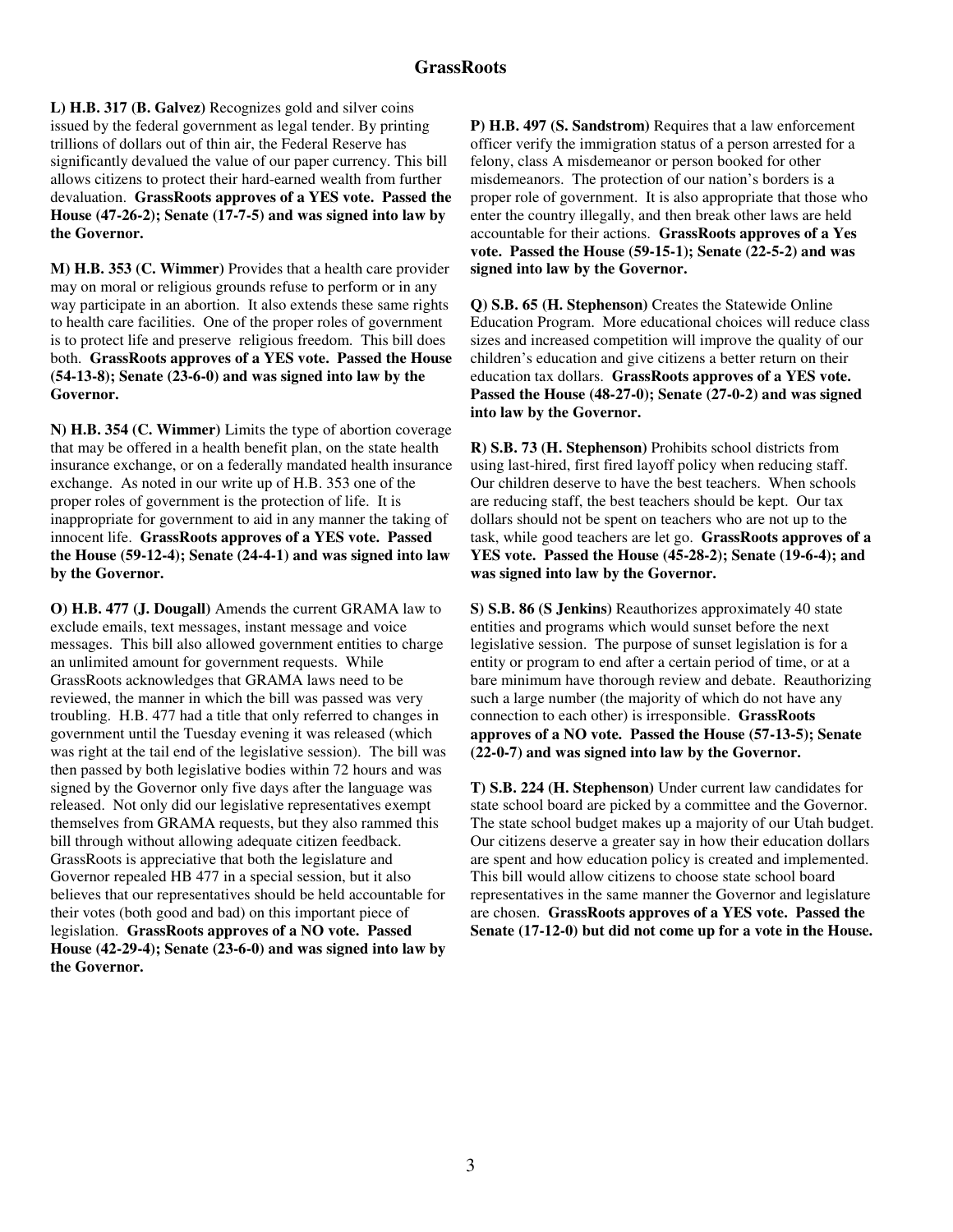## **GrassRoots**

#### **2011 Voting Summaries**

#### **Utah House of Representatives**

Y or y="yes", N or n="no"; a=absent or not voting; Y or N=good vote; y or n=bad vote

|                                     |    |             |    |   |                         |                |            |    |   |   |   |              |   |   |              |   |                         |    |   |             |                         | 2011         | Lifetime     |
|-------------------------------------|----|-------------|----|---|-------------------------|----------------|------------|----|---|---|---|--------------|---|---|--------------|---|-------------------------|----|---|-------------|-------------------------|--------------|--------------|
| <b>GrassRoots Recommended Votes</b> |    |             | Α  | в | С                       | D              | Е          | F  | G | н |   |              |   |   | м            |   | O                       | ΙP | Q | $\mathbf R$ | <b>S</b>                | <b>Score</b> | <b>Score</b> |
| <b>Rep-Party</b>                    |    | County(ies) | Υ  | γ | $\overline{\mathsf{N}}$ | $\overline{N}$ | Ÿ          | Υ  | γ | Υ | γ | Ñ            | γ |   | γ            | Υ | $\overline{\mathsf{N}}$ | Υ  | Υ | Υ           | $\overline{\mathsf{N}}$ |              |              |
| Johnny Anderson-R                   | 34 | Salt Lake   | Υ  | Y | N                       | $\mathsf{v}$   |            | Y  |   | n |   |              |   |   | Y            |   |                         |    | Y |             | $\mathsf{v}$            | 74%          | 68%          |
| Patrice Arent-D                     | 36 | Salt Lake   | n. | n | v                       |                | n          | n  | n | a | n | v            | n | n | n            | n | N                       | n  | n | n           | $\mathsf{v}$            | 6%           | 18%          |
| Roger Barrus-R                      | 18 | Davis       | Υ  | Υ | v                       | N              | Υ          | Υ  | Υ | n | Υ |              |   |   | Υ            | Υ | N                       | Υ  |   | Y           | V                       | 79%          | 61%          |
| Jim Bird-R                          | 42 | Salt Lake   | Y  | Υ | v                       | $\mathsf{v}$   |            | n  | Y | Υ | Υ |              | Υ | n | Y            | Υ | $\mathsf{v}$            | Υ  | n | n           | v                       | 53%          | 51%          |
| Jackie Biskupski-D                  | 30 | Salt Lake   | n  | n | v                       |                |            | n  | n | n | n |              | n | n | a            | n | N                       | n  | n | n           | v                       | 11%          | 20%          |
| Joel Briscoe-D                      | 25 | Salt Lake   | n  | n | $\mathsf{v}$            | N              | n          | n  | n |   | n |              | n | n | $\mathsf{n}$ | n | N.                      | n  | n | n           | $\mathsf{v}$            | 16%          | 16%          |
| Derek Brown-R                       | 49 | Salt Lake   | Y  | Υ | $\mathsf{v}$            |                |            | Y  | n | Υ | Υ | $\mathsf{v}$ | Υ | n | Ÿ            | a | $\overline{N}$          | Υ  |   | Y           | $\mathsf{v}$            | 67%          | 67%          |
| Mel Brown-R                         | 53 |             | Υ  | Υ | a                       | $\mathsf{v}$   | Υ          | n. | a | n | a | v            | a |   | Υ            | Υ |                         | Υ  |   | Y           | $\mathsf{v}$            | 60%          | 51%          |
| David Butterfield-R                 | 4  | Cache       | Υ  |   | N                       |                |            | a  | n | n | Υ |              |   | n | Υ            |   |                         | Υ  |   |             | a                       | 65%          | 65%          |
| Rebecca Chavez-Houck-D              | 24 | Salt Lake   | n  | n | v                       | N              | n          | n  | n | n | n |              | n | n | n            | n | N.                      | n  | n | n           | V                       | 11%          | 16%          |
| LaVar Christensen-R                 | 48 | Salt Lake   | Υ  | a | N                       | $\mathbf v$    |            | Υ  |   | n |   |              |   |   |              | Υ |                         |    |   |             | N                       | 78%          | 68%          |
| David Clark-R                       | 74 | Washington  | Y  | Y | N                       | N              | Y          | Y  |   | n |   |              |   |   |              | Υ | N                       | Υ  |   |             | $\mathsf{v}$            | 84%          | 60%          |
| Tim Cosgrove-D                      | 44 | Salt Lake   | n  | n |                         |                | n          | n  | n | Υ | n |              | n | n | Υ            |   |                         | n  | n | n           | V                       | 21%          | 21%          |
| <b>Fred Cox-R</b>                   | 32 | Salt Lake   | Y  | Y |                         | NI NI          | Υ          | Υ  |   | n |   |              |   |   | Υ            |   |                         |    |   | Y           | V                       | 79%          | 79%          |
| <b>Bradley Daw-R</b>                | 60 | Utah        | Y  | Υ | N                       | a              |            | Y  |   | Υ | Υ | $\mathsf{v}$ | a | Y | Υ            | Υ |                         | Υ  | Y | Y           | $\mathsf{v}$            | 82%          | 72%          |
| <b>Brad Dee-R</b>                   | 11 | Weber       | Υ  |   | N                       | $\mathsf{v}$   | a          | n  |   |   |   | a            | a |   | Y            | Υ |                         |    |   |             | v                       | 75%          | 52%          |
| John Dougall-R                      | 27 | Salt Lake   | Υ  |   | N                       |                |            |    | a |   |   |              | a |   | Υ            | γ |                         |    |   |             | N                       | 88%          | 76%          |
| <b>Jack Draxler-R</b>               | 3  | Cache       | n  |   |                         |                |            | a  | n | n | a |              |   | n | Y            |   |                         |    |   |             | a                       | 50%          | 48%          |
| Susan Duckworth-D                   | 22 | Salt Lake   | Y  | Y | $\mathsf{v}$            | N              |            | n  | n | Υ | n | ν            | n |   | n            | n |                         | Υ  | n | n           | a                       | 44%          | 36%          |
| James Dunnigan-R                    | 39 | Salt Lake   | Υ  |   | v                       | N              |            | n  |   |   |   |              |   |   |              |   |                         |    | n | n           | V                       | 68%          | 56%          |
| Becky Edwards-R                     | 20 | SL/Davis    | n. | Y | $\mathsf{v}$            |                |            | n  | n |   | Y |              |   | n | Y            |   |                         | Υ  | n | n           | v                       | 42%          | 53%          |
| Steve Eliason-R                     | 45 | Salt Lake   | n  | Υ | $\mathsf{v}$            |                | NI Y       | Υ  | Y | Y | Y | v            | a | n | Υ            | Υ | N                       | Υ  |   | Y           | $\mathsf{v}$            | 72%          | 72%          |
| Julie Fisher-R                      | 17 | Davis       | Y  | Υ | N                       | N              | Y          | Y  |   | n | Y | a            |   | a | Υ            | Υ | N                       | Υ  | Y | Y           | a                       | 93%          | 63%          |
| Janice Fisher-D                     | 29 | Salt Lake   | n  | n |                         |                |            | n  | n | a | n |              | n |   | a            |   | N                       | n  | n | n           | V                       | 22%          | 30%          |
| Gage Froerer-R                      | 8  | Salt Lake   | Υ  | Υ | V                       |                |            | Y  |   | Υ |   |              |   | n | Υ            |   |                         |    |   |             | V                       | 68%          | 62%          |
| <b>Brad Galvez-R</b>                | 6  | Weber       | Υ  |   | v                       | N              |            |    |   | Υ |   |              |   |   |              |   |                         | Υ  |   |             | V                       | 79%          | 79%          |
| Francis Gibson-R                    | 65 | Utah        | Y  | Υ | N                       | N              |            | Y  |   |   |   |              |   |   |              | Υ |                         |    |   |             | $\mathsf{v}$            | 84%          | 80%          |
| <b>Richard Greenwood-R</b>          | 12 | Weber       | Υ  |   |                         | N              |            | n  |   | n |   |              |   | n | Υ            |   |                         | Υ  | n | n           | v                       | 58%          | 62%          |
| Keith Grover-R                      | 61 | Utah        | Υ  | Υ | N                       | <sub>N</sub>   |            | Υ  |   | n |   |              |   |   | Υ            |   |                         | Υ  |   | Y           | V                       | 79%          | 74%          |
| Stephen Handy-R                     | 16 | Davis       | Y  | Υ | $\mathsf{v}$            | N              |            | n  | n | n | Υ | $\mathsf{v}$ | Υ | n | Υ            | Υ |                         | Y  | Y | n           | $\mathsf{v}$            | 53%          | 53%          |
| Wayne Harper-R                      | 43 | Salt Lake   | Υ  | Y | N                       | N              | Υ          | Y  |   |   |   | V            | a |   |              | Υ |                         | Υ  |   | Y           | v                       | 79%          | 68%          |
| Lynn Hemingway-D                    | 40 | Salt Lake   | n  | n | V                       |                | a          | n  | n | Υ | n |              | n | n | n            | n | N                       | n  | n | n           | V                       | 11%          | 22%          |
| Neil Hendrickson-D                  | 33 | Salt Lake   | Υ  | Υ | v                       |                |            | n  | n | n | n |              |   | n | n            |   |                         | Y  | n | n           | V                       | 32%          | 38%          |
| Christopher Herrod-R                | 62 | Utah        | Y  | Y | N                       | N              | Y          | Y  | Y | n | Y |              |   |   | Y            | Υ | a                       | Υ  |   | Y           | N                       | 89%          | 80%          |
| Gregory Hughes-R                    | 51 | Salt Lake   | Υ  | Υ | N                       | N              | a          |    |   |   | a |              | a |   | a            |   |                         |    |   | a           | v                       | 79%          | 75%          |
| Eric Hutchings-R                    | 38 | Salt Lake   | Y  |   |                         |                |            |    |   |   |   |              |   |   | a            |   |                         | n  |   |             | v                       | 67%          | 57%          |
| <b>GrassRoots Recommended Votes</b> |    |             | Y  | Υ |                         |                | <b>NNY</b> | Y  | Υ | Υ | γ | N            | Υ | Υ | Υ            | Υ | $\mathbf N$             | Υ  | Υ | Υ           | N                       |              |              |

**Y or y="yes", N or n="no"; a=absent or not voting; Y or N=good vote; y or n=bad vote**

**To find out who your representative is, you may either call 801-538-1029 or your county elections dept.**

**GrassRoots is not copyrighted. Please feel free to make copies for your family, friends and neighbors. GrassRoots recommends that you ask each legislator about his or her reasons for voting on a a particular bill**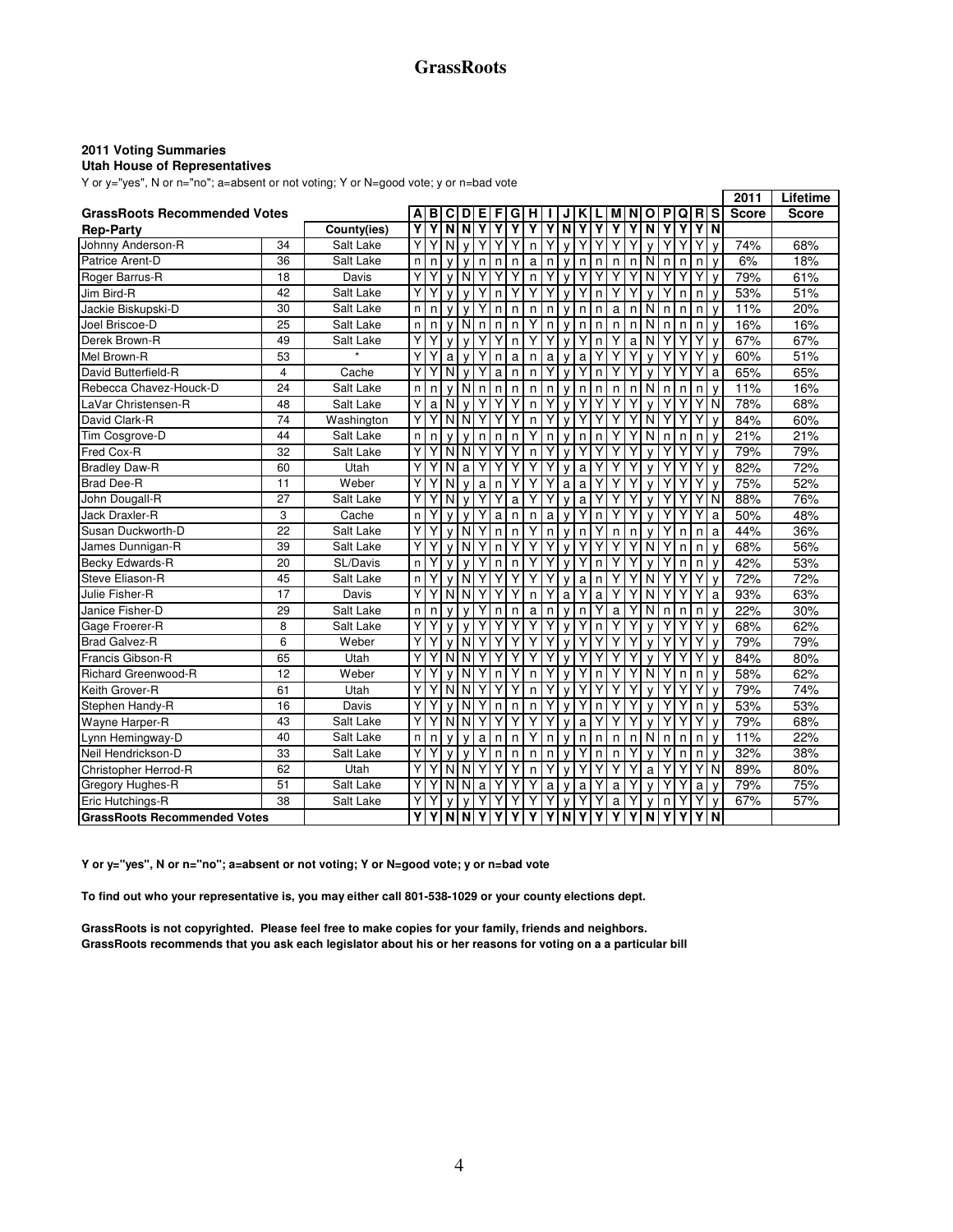#### **2011 Voting Summaries**

#### **Utah House of Representatives**

Y or y="yes", N or n="no"; a=absent or not voting; Y or N=good vote; y or n=bad vote

|                                     |                 |                  |   |   |              |              |              |   |   |              |   |              |   |   |   |    |              |              |   |   |                         | 2011         | Lifetime     |
|-------------------------------------|-----------------|------------------|---|---|--------------|--------------|--------------|---|---|--------------|---|--------------|---|---|---|----|--------------|--------------|---|---|-------------------------|--------------|--------------|
| <b>GrassRoots Recommended Votes</b> |                 |                  |   | в | C            | D            | Е            |   | G |              |   |              |   |   |   |    | Ο            | P            | Q | R | s                       | <b>Score</b> | <b>Score</b> |
| <b>Rep-Party</b>                    |                 | County(ies)      | Υ | Υ | N            | N            |              |   | Υ |              | γ | N            |   |   | γ |    | N            | Υ            | ٧ | Υ | $\overline{\mathsf{N}}$ |              |              |
| Don Ipson-R                         | 75              | Washington       | Y | Υ | N            | N            |              |   | Υ | n            | Υ | $\mathsf{v}$ | Υ | Y | Y | Y  | N            |              |   | Y | $\mathsf{v}$            | 84%          | 71%          |
| Ken Ivory-R                         | 47              | Salt Lake        | Y | Υ | N            | N            |              | Y | Y | $\mathsf{n}$ | Y |              | Υ |   |   |    | a            |              |   | Y | V                       | 83%          | 83%          |
| Brian King-D                        | 28              | Salt Lake        | a | n | $\mathsf{v}$ | N            | n            | n | n | Υ            | n | v            | n | n | n | n  | N            | n            | n | n | $\mathsf{v}$            | 17%          | 21%          |
| <b>Todd Kiser-R</b>                 | 41              | Salt Lake        | Y |   | N            |              |              |   | Υ | n            | Υ |              | Υ |   |   |    |              |              |   |   | N                       | 79%          | 65%          |
| <b>Bradley Last-R</b>               | $\overline{71}$ | Washington       | Y | Y | N            | a            | a            | Y | Υ | n            | Y | ν            | Υ | Υ | Υ | Υ  | N            | Υ            | Y | Y | $\mathsf{v}$            | 82%          | 59%          |
| David Litvak-D                      | 26              | Salt Lake        | n | n | $\mathsf{v}$ |              | a            | n | n | n            | a | a            | n | n | n | n  | ν            | n            | n | n | $\mathsf{v}$            | 0%           | 16%          |
| Becky Lockhart-R                    | 64              | Utah             | Y |   | N            | v            | a            |   | a |              | Y | $\mathbf{v}$ | a |   |   |    | ν            |              |   |   | N                       | 81%          | 80%          |
| John Mathis-R                       | 55              | Salt Lake        | Y | a | N            | N            | Υ            | Y | Υ | Υ            | a |              | Υ | Y |   | Y  | V            |              |   |   | a                       | 88%          | 64%          |
| Kay McIff-R                         | $\overline{70}$ | $\bullet$        | Υ |   | $\mathsf{v}$ |              |              | n | n | n            | Υ |              | a | a |   | Υ  | V            |              | n | n | $\mathsf{v}$            | 41%          | 40%          |
| Rhonda Menlove-R                    | $\mathbf{1}$    | <b>Box Elder</b> | Y | Υ | $\mathbf{v}$ | $\mathbf{v}$ |              | n | n |              | Υ |              | a |   |   | a  | $\mathsf{v}$ |              | n | n | $\mathsf{v}$            | 44%          | 41%          |
| Michael Morley-R                    | 66              | Utah             | Υ |   | N            | N            |              | ٧ | Υ |              | Υ |              | Υ |   |   | Υ  | a            |              |   | Y | N                       | 94%          | 91%          |
| Carol Moss-D                        | 37              | Salt Lake        | n | n | v            | $\mathsf{v}$ | n            | n | n | Υ            | n | v            | n | n | n | n  | N            | n            | n | n | V                       | 11%          | 15%          |
| Merlynn Newbold-R                   | 50              | Salt Lake        | Υ |   | N            | N            |              | a |   |              |   |              | Y |   |   |    |              |              |   |   | N                       | 89%          | 74%          |
| Jim Nielson-R                       | 19              | Davis            | Y |   | N            | N            | $\mathsf{n}$ |   |   |              | Y |              |   |   |   | Υ  | N            |              |   |   | $\mathsf{v}$            | 84%          | 84%          |
| Michael Noel-R                      | 73              |                  | Y | Υ | N            |              |              |   | Υ | n            | Υ |              | Υ | n | Υ |    | N            |              | ٧ |   | N                       | 79%          | 66%          |
| Curtis Oda-R                        | 14              | Davis            | Y |   | N            | N            | a            |   | Υ | Υ            | Y |              | Υ |   |   | Y  | N            |              |   |   | $\mathsf{v}$            | 89%          | 78%          |
| Patrick Painter-R                   | 67              | Utah, Jb, Car    | Y | a | N            | N            |              |   | Υ | n            | a |              |   |   |   | Y  |              |              | γ |   | V                       | 78%          | 66%          |
| Lee Perry-R                         | $\overline{2}$  | <b>Box Elder</b> | Y |   | v            |              |              |   |   | Υ            | Y |              | Υ |   |   | a  | v            |              | n | n | $\mathsf{v}$            | 61%          | 61%          |
| Jeremy Peterson-R                   | 9               | Weber            | Y | Y | N            | $\mathsf{v}$ | Y            | Y | Υ | Y            | Y |              | Υ | Υ |   | Y  | a            |              |   | Y | $\mathsf{v}$            | 83%          | 83%          |
| Val Peterson-R                      | 59              | Utah             | Y |   | N            | v            |              |   | Υ | n            | Y |              | Υ | Y | Y | Y  | v            |              |   | Y | $\mathsf{v}$            | 74%          | 74%          |
| Dixon Pitcher-R                     | 10              | Weber            | Y | Υ | v            |              |              | n | Υ | Υ            | Y |              | Υ |   | Y | Y  | N            |              |   | n | $\mathsf{V}$            | 68%          | 68%          |
| Marie Poulson-R                     | 46              | Salt Lake        | n | n | V            | v            |              | n | n | Υ            | n | v            | n | Y | a | Υ  | N            | n            | n | n | $\mathsf{v}$            | 28%          | 38%          |
| Kraig Powell-R                      | 54              |                  | Y | Y | v            |              |              | Y | Υ | Υ            | Υ |              | Υ | Υ | Υ |    | V            | Υ            | n | Y | $\mathsf{V}$            | 68%          | 60%          |
| Paul Ray-R                          | 13              | Davis            | a | Y | v            | N            |              | a | Υ | n            | Υ |              | Υ | n | a | Y  | ٧            |              |   | Y | $\mathsf{v}$            | 63%          | 56%          |
| Holly Richardson-R                  | 57              | Utah             | Y | Υ | N            |              |              |   | Υ | Υ            | Υ |              | Υ |   |   |    |              |              |   | Y | N                       | 84%          | 84%          |
| Douglas Sagers-R                    | 21              | Tooele           | Υ | a | v            |              |              | n | Υ | a            | Υ | $\mathbf{v}$ | Υ |   |   |    | v            |              | n | n | $\mathsf{V}$            | 53%          | 53%          |
| Stephen Sandstrom-R                 | 58              | Utah             | Y | a | N            | N            |              | Y | Y | Υ            |   |              | Υ |   |   | Y  | N            |              | n | Y | N                       | 89%          | 77%          |
| Dean Sanpei-R                       | 63              | Utah             | Y |   | v            | v            |              |   |   | Υ            |   |              | Υ |   |   |    | ν            |              |   |   | $\mathsf{v}$            | 74%          | 74%          |
| Jennifer Seelig-D                   | 23              | Salt Lake        | n | Υ | v            | $\mathsf{v}$ | n            | n | n | n            | a | a            | n | n | n | a  | N            | n            | n | n | $\mathsf{v}$            | 13%          | 22%          |
| Kenneth Sumsion-R                   | 56              | Utah             | Y |   | N            | N            |              | a |   |              |   |              | Υ |   |   |    |              |              |   | Y | N                       | 89%          | 83%          |
| Evan Vickers-R                      | 72              | Iron             | Y |   | $\mathsf{v}$ |              |              | Υ | n | Υ            | Y |              | Υ | Υ |   |    | V            |              |   | n | $\mathsf{v}$            | 63%          | 60%          |
| <b>Christine Watkins</b>            | 69              | Carbon           | Υ |   | v            |              |              | n | n | Υ            | n |              | Υ | n | n | n  | N            | n            | n | n | v                       | 32%          | 32%          |
| Curt Webb-R                         | 5               | Cache            | Y | Y | N            | $\mathsf{v}$ | Y            |   | n | n            | Y | $\mathbf{v}$ | Y | n | a |    |              |              |   |   | $\mathsf{v}$            | 61%          | 51%          |
| Mark Wheatley-D                     | 35              | Salt Lake        | n | a | v            |              | n            | n | n |              | n | v            | n | n | n | n  | N            | $\mathsf{n}$ | n | n | $\mathsf{V}$            | 11%          | 21%          |
| Ryan Wilcox-R                       | $\overline{7}$  | Weber            | Y | Y | v            | N            |              |   | n | n            | Υ |              | Υ |   |   |    |              |              |   |   | N                       | 74%          | 77%          |
| Larry Wiley-D                       | 31              | Salt Lake        | Y | Υ | v            |              |              | n | n | Υ            | Υ |              | n | n | n | n. | N            | $\mathsf{n}$ | n | n | $\mathsf{V}$            | 32%          | 24%          |
| <b>Brad Wilson-R</b>                | 15              | Davis            | Y | Υ | N            | N            |              |   | n | n            | Y | $\mathsf{v}$ | a | Y |   |    | $\mathsf{v}$ |              |   |   | $\mathsf{v}$            | 72%          | 72%          |
| Carl Wimmer-R                       | 52              | Salt Lake        | Y |   | N            | N            |              |   | Υ | Υ            | Υ |              | Υ |   | Υ | Y  | N            |              |   |   | N                       | 95%          | 89%          |
| <b>Bill Wright-R</b>                | 68              | San, Juab        | Y |   | N            | v            |              |   |   | Υ            | Y |              | Y | Y | a | Y  | ٧            |              |   | a | V                       | 76%          | 79%          |
| <b>GrassRoots Recommended Votes</b> |                 |                  | Y | Υ | N            | <b>NY</b>    |              | Υ | Υ | Υ            | Y | I N          | Υ | Υ | Υ | Υ  | N            | Υ            | Υ | Υ | N                       |              |              |

#### **Y or y="yes", N or n="no"; a=absent or not voting; Y or N=good vote; y or n=bad vote**

To find out who your representative is, you may either call 801-538-1029 or your county elections dept. \*House District 53 includes Morgan, Sum., Rich, Daggett

\* House District 69 includes Carbon, Emery, Grand and San Juan

\* House Diestict 70 includes Sanpete, Sevier and Emery Counties

\* House District 73 includes Sevier, Beaver, Piute, Wayne, Garfield, Kane

 Help bring the message of GrassRoots to as many Utahns as possible. Please mail your contribution to: GrassRoots, 1641 N 600 W West Bountiful, UT 84087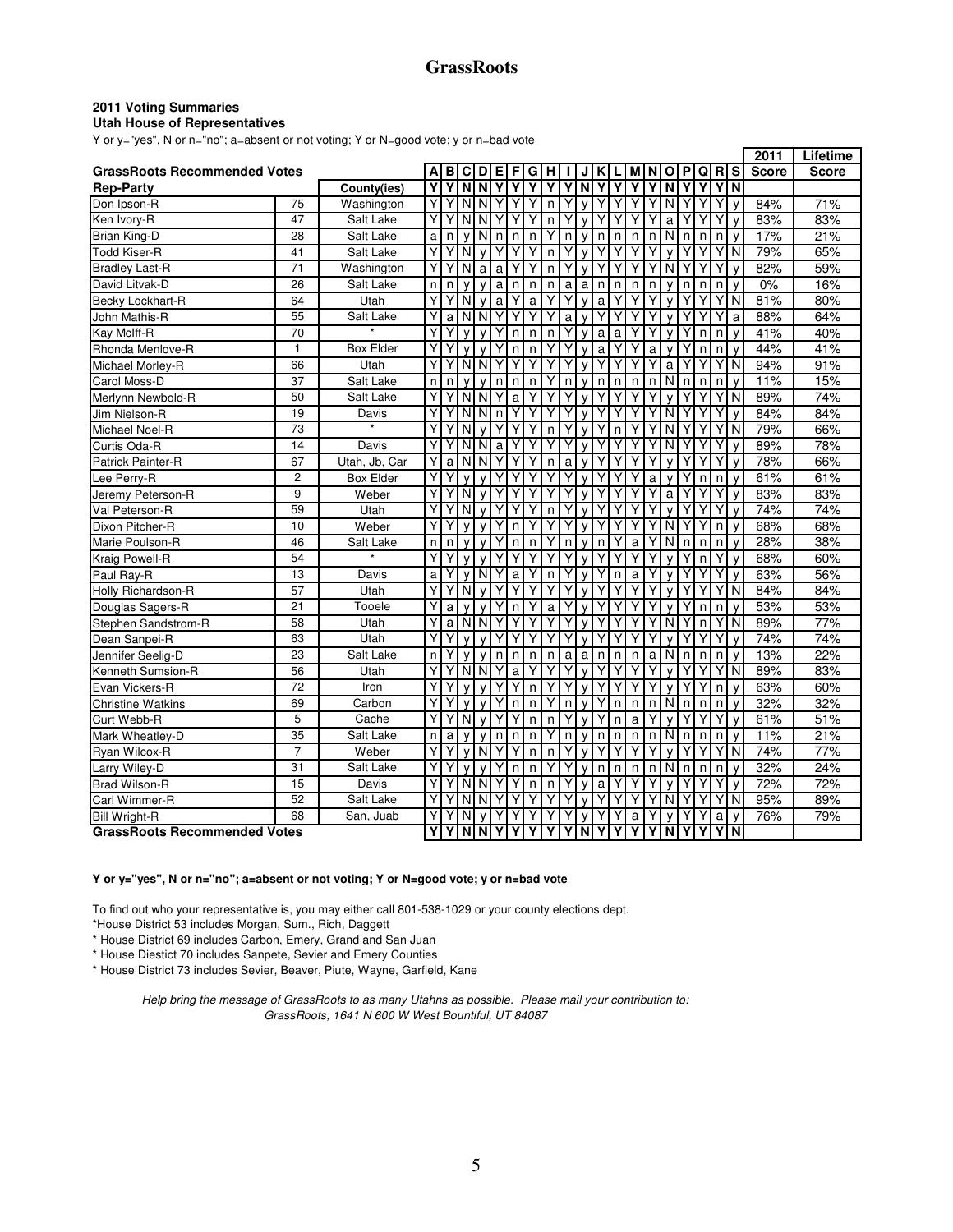## **GrassRoots**

#### **Utah State Senate**

#### **2011 Voting Summary**

| Bills (See Pages 2-3)               |             |               | Αl |   | <b>BID</b>       | E | F. | н            |   | J            |   | LIMINIO |   |              | P            |   | QI R | l S          | т | 2011         | Lifetime     |
|-------------------------------------|-------------|---------------|----|---|------------------|---|----|--------------|---|--------------|---|---------|---|--------------|--------------|---|------|--------------|---|--------------|--------------|
| <b>GrassRoots Recommended Votes</b> |             |               | Y  |   | $\overline{Y}$ N |   |    |              |   | N            | v | Υ       | Y | N            |              |   |      | N            | Υ | <b>Score</b> | <b>Score</b> |
| <b>Rep-Party</b>                    | <b>Dist</b> | County(ies)   |    |   |                  |   |    |              |   |              |   |         |   |              |              |   |      |              |   |              |              |
| <b>Stuart Adams-R</b>               | 22          | Davis         |    |   |                  |   |    | a            |   |              | а |         |   |              |              |   |      |              |   | 73%          | 61%          |
| Curtis Bramble-R                    | 16          | Utah          | Y  | Y |                  | Υ | Υ  | Υ            | Y | a            |   |         |   | $\mathbf{v}$ |              |   |      | a            | Υ | 87%          | 62%          |
| <b>Chris Buttars-R</b>              | 10          | Salt Lake     | Y  |   |                  |   | a  | a            |   | $\mathsf{v}$ |   |         |   | $\mathsf{v}$ |              |   |      | $\mathsf{v}$ | Υ | 73%          | 62%          |
| Allen Christensen-R                 | 19          | Mor, Sum, Web | Y  |   |                  |   |    | Υ            | Υ |              | n | Υ       |   | $\mathbf{v}$ |              |   |      | a            | n | 69%          | 59%          |
| Gene Davis-D                        | 3           | Salt Lake     | n  | n |                  | Υ | n  | Υ            | Υ |              | n | n       | n | $\mathsf{V}$ | n            |   | n    |              | n | 24%          | 21%          |
| Margaret Dayton-R                   | 15          | Utah          | Y  |   | N                |   |    | n            | Υ | a            |   |         |   | $\mathsf{v}$ |              |   |      |              | Υ | 81%          | 82%          |
| Lyle Hillyard-R                     | 25          | Cache, Rich   | n  |   |                  |   |    | Υ            | Y |              | n |         |   |              | a            |   | a    |              | n | 53%          | 44%          |
| David Hinkins-R                     | 27          |               | Y  | Y | <b>N</b>         | a | Υ  | Υ            | Υ |              |   |         |   | $\mathbf{v}$ | Υ            |   |      |              | n | 80%          | 72%          |
| Scott Jenkins-R                     | 20          | Weber         | Y  |   |                  | a | Υ  | $\mathsf{n}$ | Y | $\mathsf{v}$ |   |         |   | $\mathsf{v}$ |              | a |      |              | Υ | 67%          | 70%          |
| Patricia Jones-D                    | 4           | Salt Lake     | n  |   |                  |   | n  | Υ            |   |              | n | n       |   | N            | n            |   | a    |              | n | 44%          | 23%          |
| Peter Knudson-R                     | 17          |               | Y  |   |                  | Y | Υ  | Υ            | Υ |              |   |         |   | $\mathbf{v}$ |              |   |      |              | n | 75%          | 43%          |
| Dan Liljenquist-R                   | 23          | Davis/SL      | a  |   | N                |   | a  | Υ            |   | $\mathsf{v}$ | a |         |   | $\mathsf{v}$ |              |   | a    | a            |   | 83%          | 63%          |
| Mark Madsen-R                       | 13          | UT Tooele     | Y  |   | N                | a |    | Υ            |   | a            |   |         |   |              |              |   |      | a            |   | 93%          | 78%          |
| Karen Mayne-D                       | 5           | Salt Lake     | n  |   |                  |   | n  | Υ            | Υ | $\mathsf{V}$ | n | n       |   | N            |              |   | n    |              | n | 50%          | 40%          |
| lBen McAdams-D                      | 2           | Salt Lake     | n  | a |                  | Y | n  | Υ            |   |              | a | n       | n | N            | $\mathsf{n}$ |   | n    |              | n | 33%          | 31%          |
| Karen Morgan-D                      | 8           | Salt Lake     | n  |   |                  |   | n  | n            |   |              |   |         |   | N            |              |   | n    |              | n | 53%          | 33%          |
| W. Niederhauser-R                   | 9           | Salt Lake     | Y  |   |                  | Υ | Υ  | Υ            | Υ | $\mathsf{V}$ |   |         |   | $\mathsf{v}$ |              |   |      |              | Υ | 76%          | 65%          |
| Ralph Okerland-R                    | 24          |               | Y  |   |                  | Υ |    | Υ            |   | $\mathsf{v}$ |   |         |   | $\mathsf{V}$ |              |   |      |              | Υ | 76%          | 69%          |
| <b>Stuart Reid-R</b>                | 18          | Weber/Davis   | Y  |   |                  |   |    | n            |   | $\mathbf{v}$ |   |         |   | $\mathbf{v}$ |              |   |      |              |   | 71%          | 71%          |
| Luiz Robles-D                       | 1           | Salt Lake     | n  | a |                  | Υ | n  | Y            | Y | a            | n | n       | n | N            | n            |   | n    | a            | n | 36%          | 29%          |
| Ross Romero-D                       | 7           | Salt Lake     | n  | n | I N              | Υ | n  | Υ            | Υ | $\mathsf{v}$ | n | n       | n | N            | n            |   | n    |              | n | 35%          | 25%          |
| Howard Stephenson-R                 | 11          | SL/Utah       | Y  |   |                  | a |    | Υ            |   |              |   |         |   | $\mathsf{V}$ |              |   |      |              | Υ | 75%          | 75%          |
| Jerry Stevenson-R                   | 21          | Davis         | Y  |   |                  |   | Υ  | $\mathsf{n}$ | Y | $\mathsf{V}$ |   |         |   | $\mathsf{V}$ |              | Y |      | a            | Υ | 75%          | 72%          |
| Dennis Stowell-R                    | 28          | $\star$       | a  |   | a                |   |    | a            | a |              | a |         |   | v            | a            |   | a    |              | Υ | 70%          | 66%          |
| Daniel Thatcher-R                   | 12          | SL/Tooele     | Y  |   | N                |   |    | a            |   |              |   |         |   |              |              |   |      | a            |   | 87%          | 87%          |
| Stephen Urquart-R                   | 29          | Washington    | Y  |   | N                |   |    | n            | a | $\mathsf{v}$ | a |         |   | v            |              |   |      |              |   | 73%          | 66%          |
| John Valentine-R                    | 14          | Utah          | Y  |   |                  | Υ |    | n            | Υ |              |   | Υ       |   | $\mathsf{v}$ |              | a |      |              | Υ | 69%          | 57%          |
| Kevin VanTassell-R                  | 26          | $\star$       | Y  |   |                  |   |    | Υ            |   | $\mathbf{v}$ |   |         | a | $\mathbf{v}$ |              |   |      |              | n | 69%          | 55%          |
| Michael Waddops-R                   | 6           | Salt Lake     | Y  |   |                  |   |    |              |   |              |   |         |   |              |              |   |      |              |   | 76%          | 61%          |

\*Senate District 17 includes Box Elder, Tooele Counties and Part of Cache County

\*Senate District 24 includes Juab, Piute, Sanpete, Sevier, Tooele and Wayne Counties

\*Senate District 26 inclues Daggett, Duschesne, Summit, Uintah and Wasatch Counties

\*Senate District 27 includes Carbon, Emery, Grand San Juan and Utah Counties

\*Senate District 28 includes Beaver, Garfield, Iron, Kane, Millard and Washington Counties

| Governor                            |  |      |         | A B D E  F H  I   J L M N O Q R  S |  |  |  |                                   |  |  |     |     |
|-------------------------------------|--|------|---------|------------------------------------|--|--|--|-----------------------------------|--|--|-----|-----|
| <b>GrassRoots Recommended Votes</b> |  |      |         |                                    |  |  |  |                                   |  |  |     |     |
| <b>Gary Herbert-R</b>               |  | YIvI | IVI V I |                                    |  |  |  | Y   Y   v   Y   Y   Y   v   Y   Y |  |  | 73% | 72% |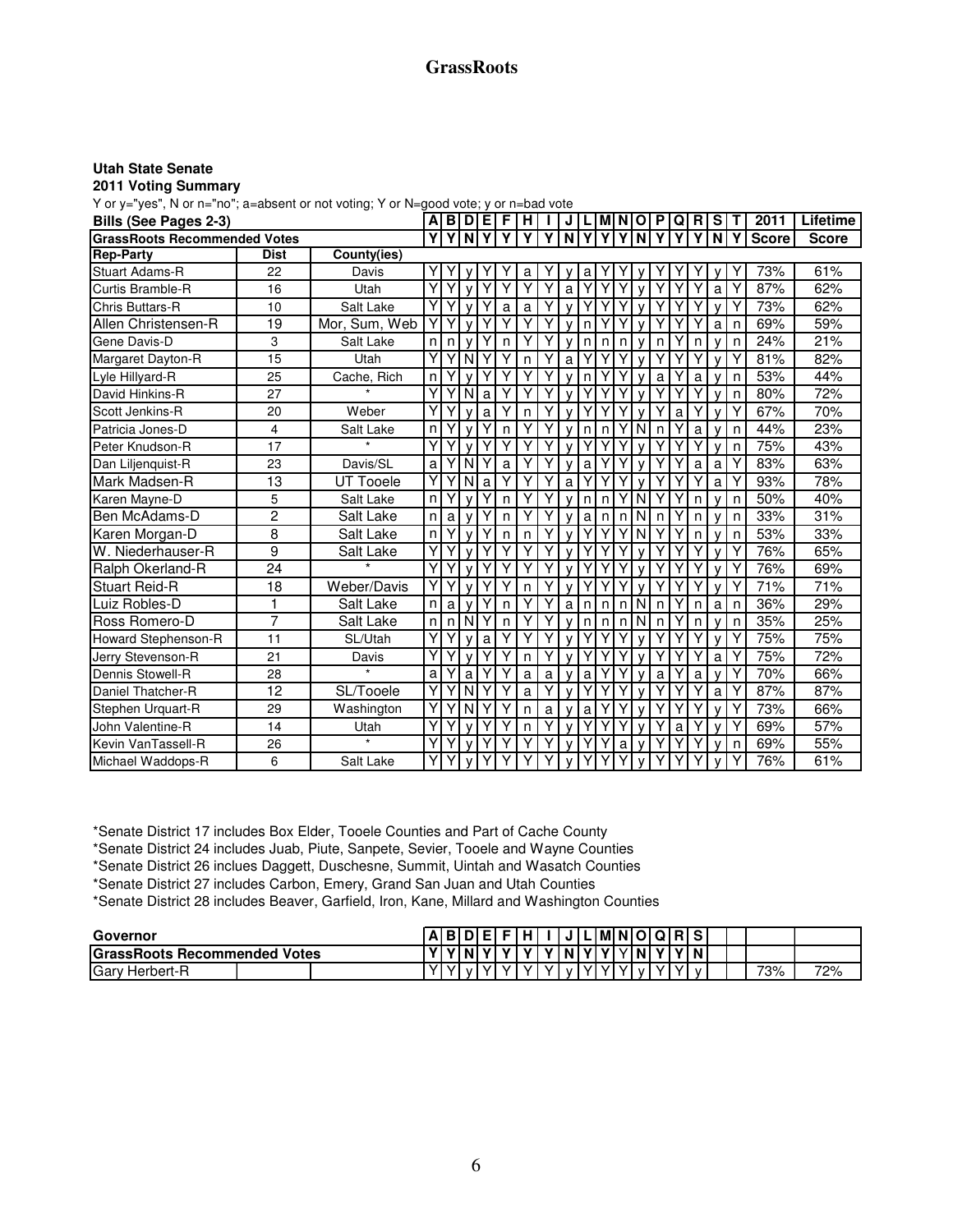## **GrassRoots**

| Top 25 Rep-2011                               | Top 25 Reps Lifetime              | Senate Rank-2011                | <b>Senate Rank-Lifetime</b> |
|-----------------------------------------------|-----------------------------------|---------------------------------|-----------------------------|
| 1 - Carl Wimmer-R                             | $\mathbf{1}$                      | $1$ -                           | 11                          |
|                                               | Michael Morley-R                  | Mark Madsen-R                   | Daniel Thatcher-R           |
| 1 - Michael Morley-R                          | $\overline{c}$                    | $2$ -                           | $2 \vert$                   |
|                                               | Carl Wimmer-R                     | Curtis Bramble-R                | Margaret Dayton-R           |
| 3 - Julie Fisher-R                            | 3                                 | $2$ -                           | $3$ -                       |
|                                               | - Jim Nielson-R                   | Daniel Thatcher-R               | Mark Madsen-R               |
| $\overline{4}$                                | 3                                 | $4 -$                           | $4$ -                       |
| Christopher Herrod-R                          | Holly Richardson-R                | Dan Liljenquist-R               | Howard Stephenson-R         |
| 4                                             | 5                                 | 5 <sub>l</sub>                  | 5 <sub>l</sub>              |
| Merlynn Newbold-R                             | Jeremy Peterson-R                 | Margaret Dayton-R               | Jerry Stevenson-R           |
| $\overline{4}$                                | 5                                 | David Hinkins-R                 | $6 \overline{6}$            |
| - Curtis Oda-R                                | Kenneth Sumsion-R                 | $6 -$                           | David Hinkins-R             |
| $\overline{4}$                                | 5                                 | $\overline{7}$                  | 6                           |
| - Stephen Sandstrom-R                         | - Ken Ivory-R                     | W. Niederhauser-R               | Stuart Reid-R               |
| - Kenneth Sumsion-R                           | 8                                 | $8 -$                           | 8                           |
| $\overline{4}$                                | Christopher Herrod-R              | Ralph Okerland-R                | Scott Jenkins-R             |
| 9                                             | 8                                 | 9                               | 9                           |
| John Dougall-R                                | Francis Gibson-R                  | Michael Waddops-R               | Ralph Okerland-R            |
| 10                                            | 8                                 | $10 -$                          | 10 <sub>l</sub>             |
| - John Mathis-R                               | Becky Lockhart-R                  | Peter Knudson-R                 | Stephen Urquart-R           |
| David Clark-R                                 | Fred Cox-R                        | 10                              | 10 <sup>1</sup>             |
| 11                                            | 11                                | Howard Stephenson-R             | Dennis Stowell-R            |
| Francis Gibson-R                              | Brad Galvez-R                     | 10                              | 12                          |
| 11                                            | 11                                | Jerry Stevenson-R               | W. Niederhauser-R           |
| Don Ipson-R                                   | 11                                | 13                              | 13                          |
| 11                                            | <b>Bill Wright-R</b>              | Chris Buttars-R                 | Dan Liljenguist-R           |
| 11                                            | 14                                | 13                              | 14                          |
| Jim Nielson-R                                 | Curtis Oda-R                      | <b>Stuart Adams-R</b>           | Curtis Bramble-R            |
| Holly Richardson-R                            | 15                                | 13                              | 14                          |
| 11                                            | Ryan Wilcox-R                     | Stephen Urquart-R               | Chris Buttars-R             |
| 16                                            | 15                                | 16                              | 16                          |
| Jeremy Peterson-R                             | Stephen Sandstrom-R               | <b>Stuart Reid-R</b>            | Michael Waddops-R           |
| 16                                            | 17                                | 17                              | 16                          |
| Ken Ivory-R                                   | John Dougall-R                    | Dennis Stowell-R                | <b>Stuart Adams-R</b>       |
| 18                                            | 18                                | $18$ -                          | 18                          |
| - Bradley Daw-R                               | Gregory Hughes-R                  | Allen Christensen-R             | Allen Christensen-R         |
| <b>Bradley Last-R</b>                         | 19                                | 18                              | $19-$                       |
| 18                                            | Keith Grover-R                    | John Valentine-R                | John Valentine-R            |
| 20                                            | 19                                | 18                              | 20                          |
| Becky Lockhart-R                              | Merlynn Newbold-R                 | Kevin VanTassell-R              | Kevin VanTassell-R          |
| 21                                            | 19                                | 21                              | 21                          |
| Roger Barrus-R                                | Val Peterson-R                    | Scott Jenkins-R                 | Lyle Hillyard-R             |
| 21                                            | 19                                | 22                              | 22                          |
| Fred Cox-R                                    | Dean Sanpei-R                     | Lyle Hillyard-R                 | Peter Knudson-R             |
| 21                                            | 23                                | 22                              | 23                          |
| <b>Brad Galvez-R</b>                          | Steve Eliason-R                   | Karen Morgan-D                  | Karen Mayne-D               |
| Keith Grover-R                                | 23                                | 24                              | 24                          |
| 21                                            | <b>Brad Wilson-R</b>              | Karen Mayne-D                   | Karen Morgan-D              |
| 21                                            | 23                                | 25                              | 25                          |
| Wayne Harper-R                                | - Bradley Daw-R                   | Patricia Jones-D                | Ben McAdams-D               |
| - Todd Kiser-R                                | <b>Bottom 25 Reps Lifetime</b>    | 26                              | $26 -$                      |
| 21                                            |                                   | Luiz Robles-D                   | Luiz Robles-D               |
| - Michael Noel-R                              | 49                                | 27                              | 27                          |
| 21                                            | - Douglas Sagers-R                | Ross Romero-D                   | Ross Romero-D               |
| Gregory Hughes-R                              | 49                                | 28                              | 28                          |
| 21                                            | Stephen Handy-R                   | Ben McAdams-D                   | Patricia Jones-D            |
|                                               |                                   |                                 |                             |
|                                               |                                   |                                 |                             |
| Bottom 25 Reps 2011                           | 49                                | 29                              | 29                          |
|                                               | Becky Edwards-R                   | Gene Davis-D                    | Gene Davis-D                |
| Richard Greenwood-R<br>51                     | 52<br><b>Brad Dee-R</b>           |                                 |                             |
| 52<br>Douglas Sagers-R                        | 53<br>Jim Bird-R                  | <b>Fast Facts</b>               |                             |
| 53<br>Jim Bird-R                              | 53<br>Curt Webb-R                 |                                 |                             |
| Stephen Handy-R<br>53                         | 53<br>Mel Brown-R                 | Average Score House 2011=61%    | <b>GrassRoots</b>           |
| 55<br>- Jack Draxler-R                        | 56<br>Jack Draxler-R              | Average Score House Life=54%    |                             |
| Susan Duckworth-D<br>56                       | 57<br>Rhonda Menlove-R            |                                 | The 2011 GrassRoots was     |
| 56<br>Rhonda Menlove-R                        | 58<br>Kay McIff-R                 | Average Score Senate 2011=66%   | prepared by Don Guymon      |
| 58<br>- Becky Edwards-R                       | 59<br>Neil Hendrickson-D          | Average Score Senate Life=54%   |                             |
| 59<br>- Kay McIff-R                           | 59<br>Marie Poulson-R             |                                 | Chairman-Don Guymon         |
| Neil Hendrickson-D<br>60                      | 61<br>Susan Duckworth-D           | Last Year the House Averaged a  | Vice-Chairman- Bill Barton  |
| 60<br><b>Christine Watkins</b>                | 62<br><b>Christine Watkins</b>    | 58% and the Senate a 61%        | Secretary-Donna Dahl        |
| 60<br>Larry Wiley-D                           | Janice Fisher-D<br>63             |                                 | Treasurer-Drew Chamberlain  |
| 63<br>Marie Poulson-R                         | 64<br>Larry Wiley-D               | Governor Herbert's score of 73% | <b>Board Members</b>        |
| Janice Fisher-D<br>64                         | 65<br>Jennifer Seelig-D           | would have ranked him 33rd in   | Chad Bennion                |
| Tim Cosgrove-D<br>65                          | 65<br>Lynn Hemingway-D            | the House and 23rd in the       | Jim Dexter                  |
| 66 - Brian King-D                             | - Brian King-D<br>67              | Senate                          | <b>Robert Wren</b>          |
| 67 - Joel Briscoe-D                           | - Mark Wheatley-D<br>67           |                                 | Lowell Nelson               |
| Jennifer Seelig-D<br>68                       | 67<br>Tim Cosgrove-D              |                                 | Michelle Chamberlain        |
| 69<br>Lynn Hemingway-D                        | 70<br>Jackie Biskupski-D          |                                 | David Pyne                  |
| 69<br>Mark Wheatley-D                         | 71<br>Patrice Arent-D             | Past Governor's Lifetime Scores |                             |
| 71<br>Jackie Biskupski-D                      | 72<br>David Litvak-D              | Gov Jon Huntsman 39%            | The author thanks all of    |
|                                               |                                   |                                 |                             |
| Rebecca Chavez-Houck-D<br>71                  | 72<br>Rebecca Chavez-Houck-D      | Governor Olene Walker-33%       | those individuals who       |
| Carol Moss-D<br>71                            | $\overline{72}$<br>Joel Briscoe-D | Governor Mike Leavitt-27%       | helped in the publication   |
| Patrice Arent-D<br>74<br>David Litvak-D<br>75 | 75<br>Carol Moss-D                |                                 | of this report              |

.